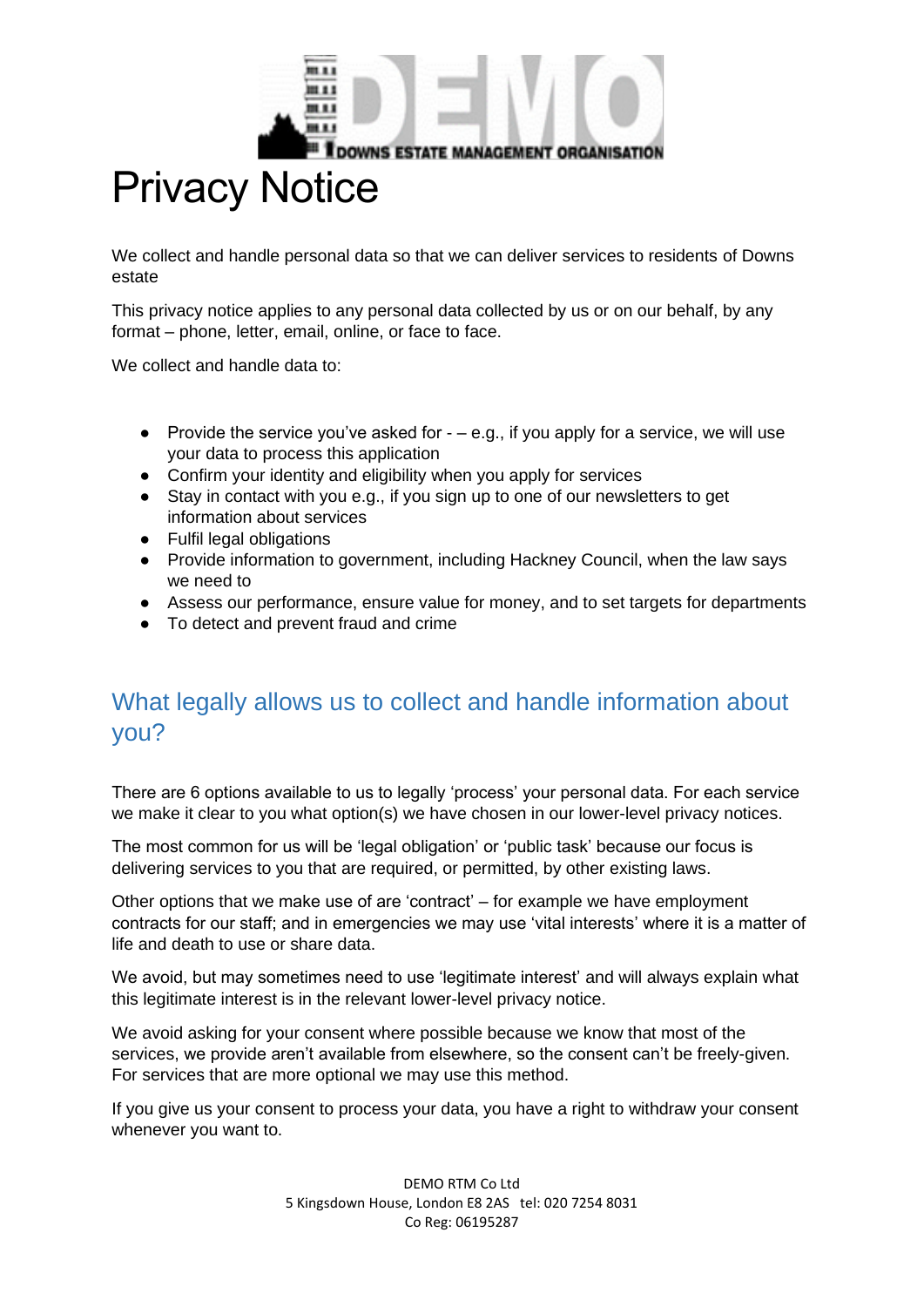

### Who do we share your data with?

#### Within DEMO

We share data internally within DEMO and with Hackney Council departments, where they are jointly responsible for delivering a service. In these cases, we make sure that the sharing is reasonable, is in line with data protection law, and respects your rights.

We hold contact records for all our residents so that we can provide a better service to you, use public funds as efficiently as possible, and have the most up to date contact details for you across services to support your right to accurate data.

We want to avoid taking the same data from you many times, as storing it once is more secure and more accurate. Occasionally we will ask for updates to information to ensure the accuracy of the data to improve our provided services, but will try to keep this to a minimum.

Holding this data is also very useful to our residents as it can shorten processes, for example having to prove your address as it will already be present on our systems. This saves you having to provide physical evidence that you live there.

#### Outside of DEMO

We ask a number of companies to collect, store or handle your information on our behalf to help us to deliver our services – for example our ICT system providers or our repairs contractors. We remain responsible for your information and ensure that the right safeguards are in place.

We may need to share data with other agencies such as the NHS and emergency services. In some of these cases we remain responsible for your data, and in other cases the responsibility is shared.

We ensure that the right safeguards are in place to keep your information safe and will always tell you more about this when the data is collected.

We are obliged by law to share some data with central government, and other agencies. Where possible we make this anonymous and only share statistics.

If this data is at an individual level, we will let you know when we collect it. Where your consent is required to transfer information, this will be made clear to you.

Where it is necessary to share data with third parties for research purposes, we make this data anonymous to ensure that individuals cannot be identified.

There are times where we legally need to share your data with other parties, for example if a court order asks for it.

> DEMO RTM Co Ltd 5 Kingsdown House, London E8 2AS tel: 020 7254 8031 Co Reg: 06195287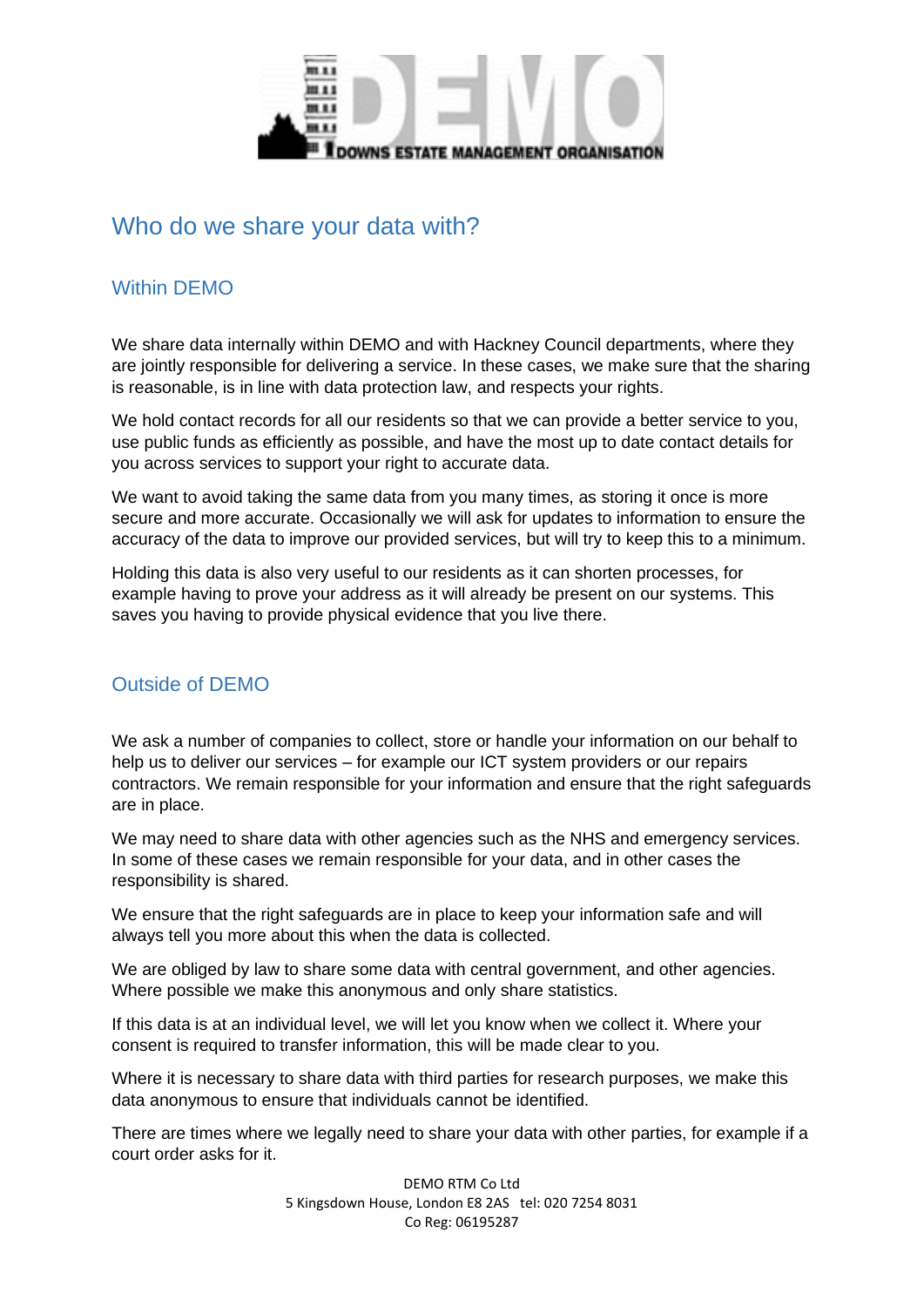

There may be exceptional cases where we feel compelled to share your data for a reason that outweighs your right to privacy:

- to protect a child
- to protect an adult who is vulnerable or at risk
- to detect and prevent fraud and crime

This list is not exhaustive, but we will never share your information if it is not legal to do so and will always consider your rights, and whether there is another way of achieving our aim, before doing so.

## How long do we keep your data for?

Some of the things we consider when deciding how long to keep data for are:

- how long we need it to deliver the service to you
- how long other laws tell us to keep it for

This means that we will need to keep data for different lengths of time depending on what the data is used for.

Our most common length of time is 7 years because of a law called the Limitation Act which sets how long someone can take legal action.

This 7 year period is usually applied from the date that you stop receiving the service, instead of the date that you gave us the data – for example we will keep anything to do with a tenancy for 7 years from the date that the person stops being a tenant which in practice may be a long time after their data was first received.

## What rights do you have?

Data protection law gives you different rights relating to the way that we use your data, and the way that you access it. These won't all apply all of the time; we have explained this below.

#### The right to know what happens with your data

You have the right to be informed about what data we process about you, for what reasons, who we share it with, how long we will do this for, your rights, and how to complain. This notice is part of us informing you, but we will try to do this in a number of ways.

> DEMO RTM Co Ltd 5 Kingsdown House, London E8 2AS tel: 020 7254 8031 Co Reg: 06195287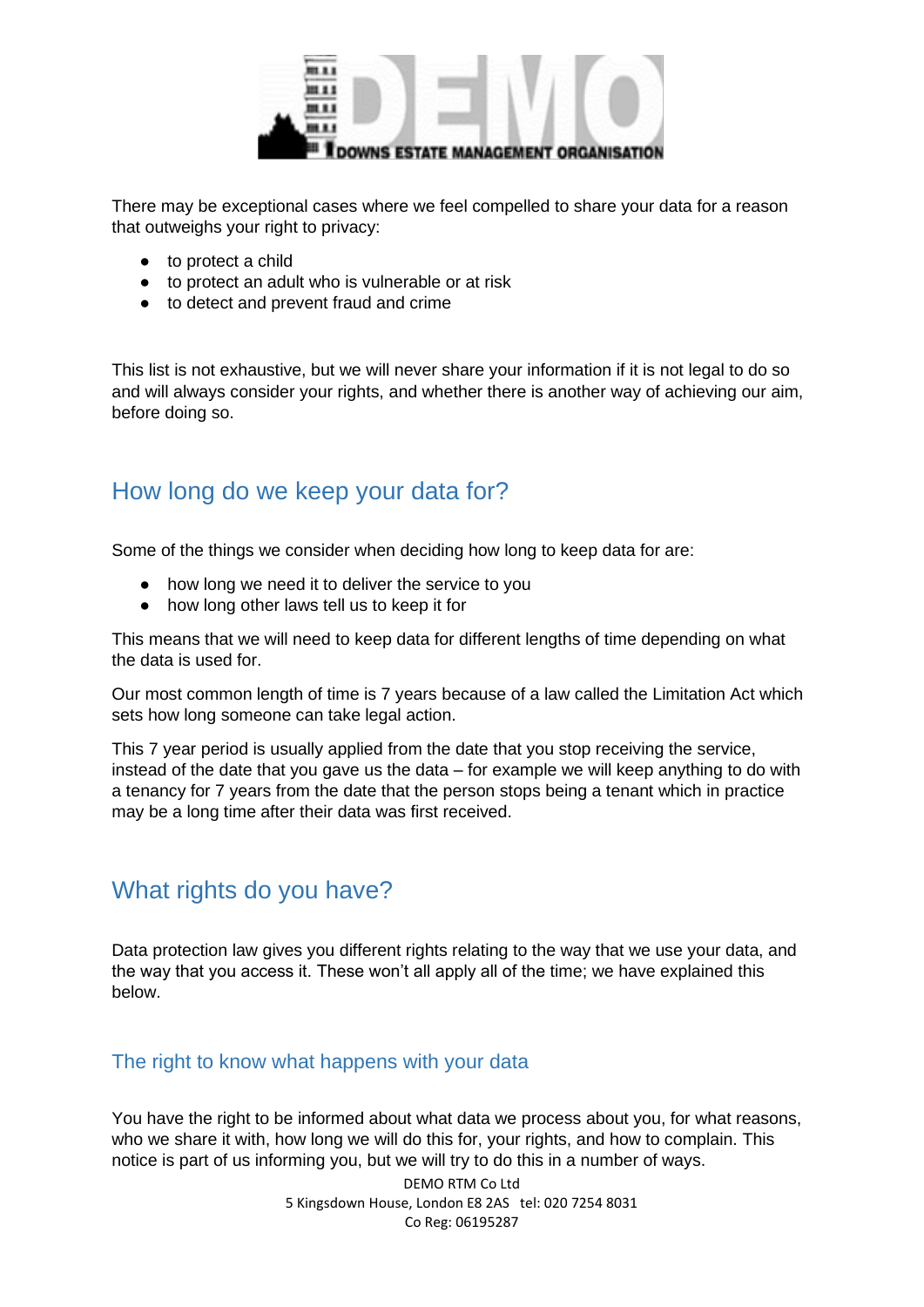

#### The right to access your data

You have a right to access information we hold about you, through a subject access request.

#### The right to correct inaccurate data

You have the right to have information corrected or completed if it is incomplete. We aim to have complete data on residents, so please make us aware as soon as possible if something is wrong or missing. Please contact a TMO member of staff if you believe this is the case.

#### The right to have your data deleted

You have the right to ask us to erase your data. This is only applicable in certain circumstances – for example if we asked for your consent to process the data. This will not apply across most, if not all of our services as we provide public services.

#### The right to ask us to limit the way we use your data, or to stop entirely

You have the right to ask us to restrict the processing of your data. This may apply if:

- data about you is not accurate
- there is no legal reason for us to process the data about you, but you choose not to ask for erasure
- When it is restricted, it means we can continue to securely store it, but use of it is restricted (with some specific exceptions).

You have the right to object to us processing your data at all, but often if we do this you will no longer be able to receive the related service.

#### The right to data portability

You have a right to ask for data that you provide us with to be transferred to another service provider – e.g., if you transfer to a Housing Association property as opposed to a TMO/Hackney Council property.